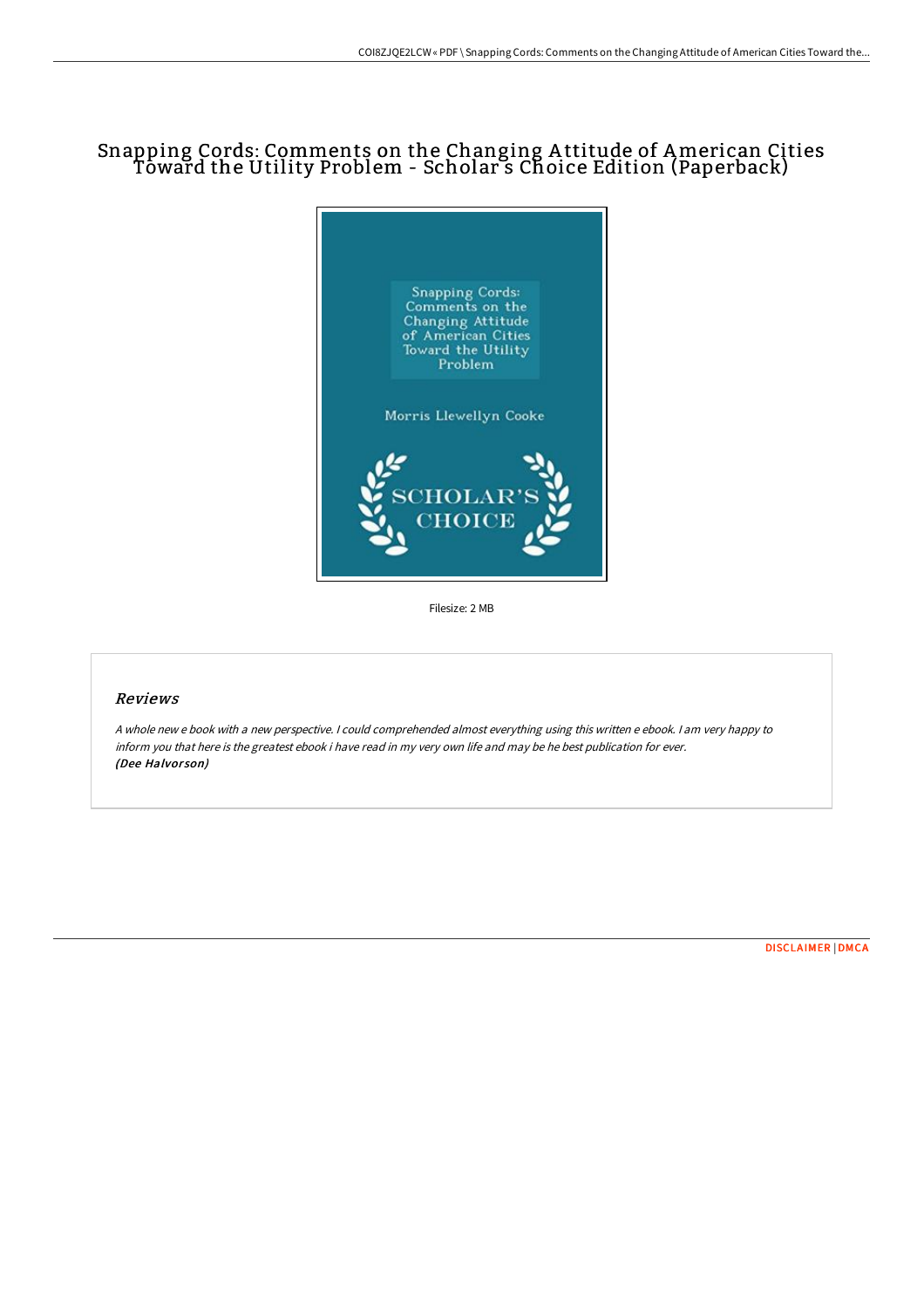## SNAPPING CORDS: COMMENTS ON THE CHANGING ATTITUDE OF AMERICAN CITIES TOWARD THE UTILITY PROBLEM - SCHOLAR S CHOICE EDITION (PAPERBACK)



To get Snapping Cords: Comments on the Changing Attitude of American Cities Toward the Utility Problem - Scholar s Choice Edition (Paperback) eBook, make sure you access the button beneath and save the document or get access to other information which might be highly relevant to SNAPPING CORDS: COMMENTS ON THE CHANGING ATTITUDE OF AMERICAN CITIES TOWARD THE UTILITY PROBLEM - SCHOLAR S CHOICE EDITION (PAPERBACK) book.

Scholar s Choice, United States, 2015. Paperback. Condition: New. Language: English . Brand New Book \*\*\*\*\* Print on Demand \*\*\*\*\*.This work has been selected by scholars as being culturally important, and is part of the knowledge base of civilization as we know it. This work was reproduced from the original artifact, and remains as true to the original work as possible. Therefore, you will see the original copyright references, library stamps (as most of these works have been housed in our most important libraries around the world), and other notations in the work. This work is in the public domain in the United States of America, and possibly other nations. Within the United States, you may freely copy and distribute this work, as no entity (individual or corporate) has a copyright on the body of the work.As a reproduction of a historical artifact, this work may contain missing or blurred pages, poor pictures, errant marks, etc. Scholars believe, and we concur, that this work is important enough to be preserved, reproduced, and made generally available to the public. We appreciate your support of the preservation process, and thank you for being an important part of keeping this knowledge alive and relevant.

- Read Snapping Cords: Comments on the Changing Attitude of American Cities Toward the Utility Problem Scholar s Choice Edition [\(Paperback\)](http://techno-pub.tech/snapping-cords-comments-on-the-changing-attitude-3.html) Online
- $\blacksquare$ Download PDF Snapping Cords: Comments on the Changing Attitude of American Cities Toward the Utility Problem - Scholar s Choice Edition [\(Paperback\)](http://techno-pub.tech/snapping-cords-comments-on-the-changing-attitude-3.html)